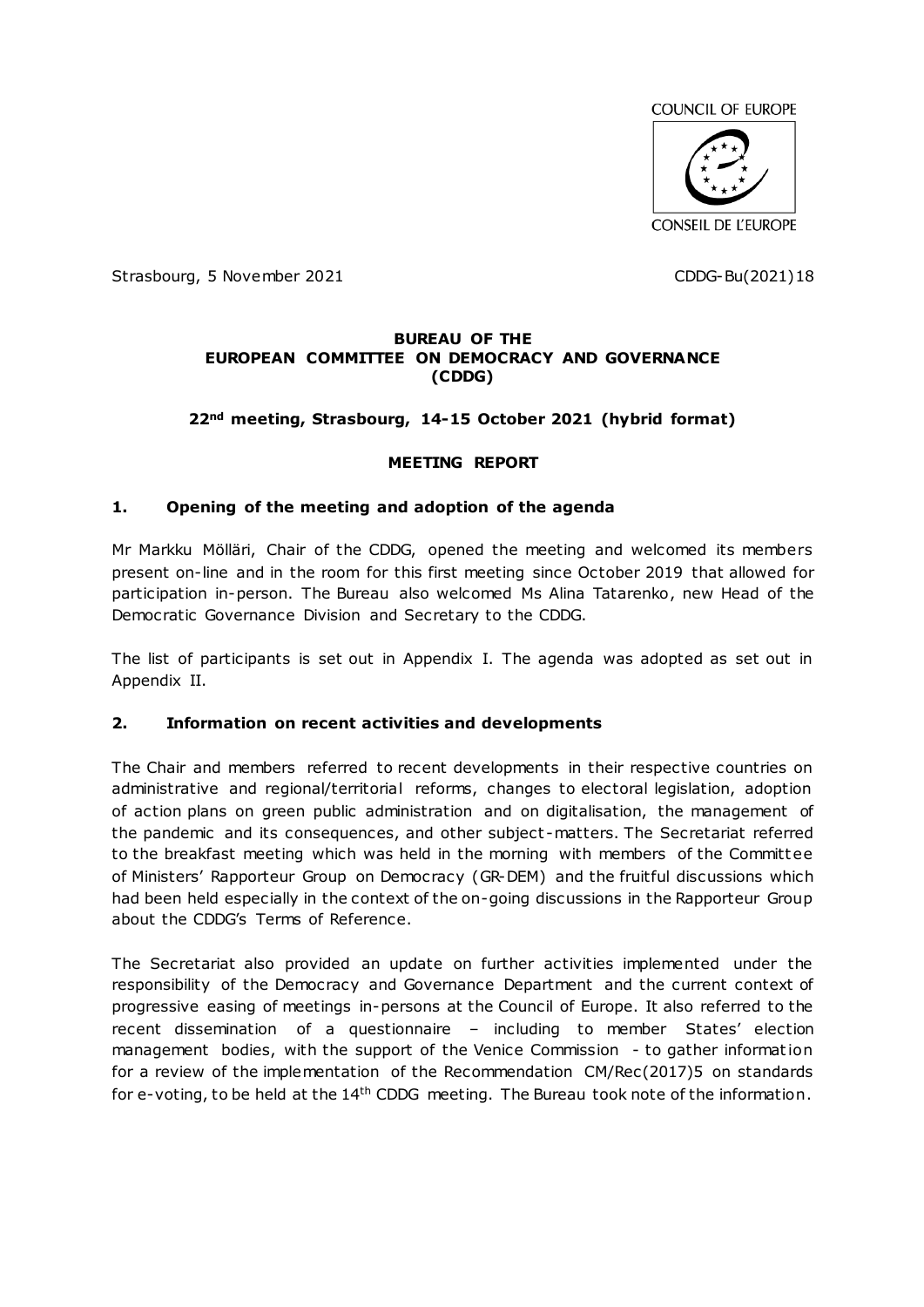## *3.1 Democracy and technology*

The Bureau took note of the 5<sup>th</sup> meeting report of the Working Group on Democracy and Technology, as set out in document *GT-DT(2021)5* examined the latest version of the draft Guidelines on the use of ICT in the different stages of the electoral process (task ii), as set out in *CDDG-Bu(2021)11*. In the discussion, members of the Bureau expressed their support for the document, as it was comprehensive, concise, practical and timely (given the increasing interest in the subject of e-voting in different member States). The Bureau agreed to submit the text for consideration and final adoption at the 14th CDDG meeting.

## *3.2 Democratic accountability*

The Bureau took note of the reports of the 4<sup>th</sup> and 5<sup>th</sup> meetings of the Working Group on accountability, as set out in documents *GT-RE(2021)4* and *GT-RE(2021)7.* It considered the draft Recommendation for the Committee of Ministers on democratic accountability of elected officials and bodies at local and regional level (task iii) – document *CDDG-Bu(2021)12.* Bureau members expressed a preference for a shorter and more concise document, comprising in particular a single annex (instead of two), and with various other adjustments including with regards to a more explicit title ("elected officials and elected bodies"). The Bureau reviewed an amended version proposed by the delegation of the United Kingdom and subsequently agreed that it be submitted for consideration and final adoption at the 14th CDDG meeting, accompanied by the Study prepared by the scientific expert Arnaud Duranthon (adapted as necessary to the latest changes made to the draft Recommendation) for future publication on the CDDG website.

# **4. CDDG Terms of Reference 2022-2025**, and

# **5. Work Plan for 2021 and outlook for 2022**

Bureau members took note of the draft terms of reference for 2022-2025 (document *CDDG-Bu(2021)13*), currently under consideration before the Committee of Ministers, and heard additional information from the Secretariat regarding the intended resourcing of the Committee and the state of play of discussions in the GR-DEM and other Rapporteur Groups.

The Bureau considered a possible workplan for 2022 (document *CDDG-Bu(2021)14*)and beyond and discussed priorities regarding work to be initiated in 2022. It took the view that the CDDG should start as a priority work on a draft Recommendation on the 12 Principles of Good Democratic governance applicable to all levels of government, and on a Report on deliberative democracy (specific tasks i. and ii. respectively, of the draft terms of reference), and thus establish two working groups to this effect. The Secretariat pointed out that the Division on Elections was currently preparing a report on deliberative democracy which could serve as a basis for the CDDG's work on task ii. One of the two working groups would need to finalise its work within one year, or one year and a half, so as to allow the CDDG to launch activities by a third working group in the beginning of 2023 on a Report on green public administration (specific task iii) after some preliminary work in 2022. The experience with on-line meetings had shown that working progress can be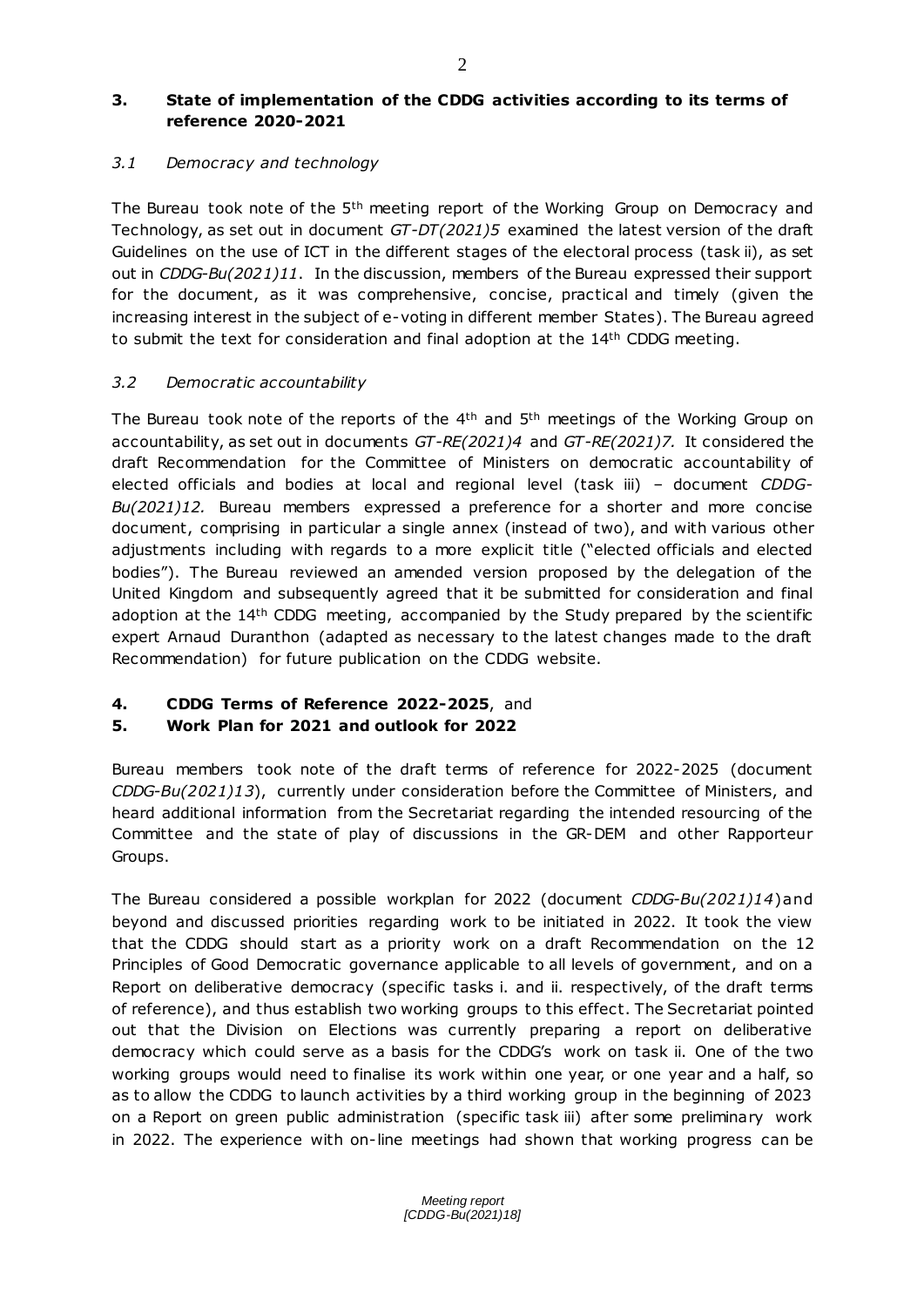achieved, if necessary, through on-line and/or written consultations, in-between working group and plenary meetings, and that this facilitates the involvement of participants with specific expertise.

As regards specific task ii., the subject could justify that the CDDG innovates by involving civil society organisations more closely in its work. The CDDG could also assist this working group with guidance and information on the implementation of Recommendation CM/Rec(2018)4 on the participation of citizens in local public life.

# **6. 14th plenary meeting of the CDDG**

The Bureau then considered a draft agenda for the  $14<sup>th</sup>$  plenary meeting prepared by the Secretariat (document *CDDG(2021)OJ2 prov.*), and heard information on the state of preparation. Bureau members stressed that it was important for the CDDG to keep up with the practice of exchanges of views with members of national governments and that contacts established in member States through the cooperation activities could be used to a greater extent to identify potential senior guests. The Bureau took the view that the item on the Review on Recommendation CM/Rec(2017)5 on standards for e-voting should also involve the participation of Electoral Management Bodies and/or the Venice Commission. The Bureau considered that since this was still a moving area and the draft terms of reference for 2022- 2025 contained specific tasks on the drawing of lessons from the management of the pandemic and its consequences, there was no need to produce a separate update of the CDDG's special report on "Democratic governance and Covid-19" from November 2020.

More generally, the Bureau expressed a preference for a presentation of CDDG meeting agendas which better highlights significant items and those which are for information, for discussion and for decision.

# **7. Activities of the Centre of Expertise for Good Governance**

The Bureau took note of information presented by the Secretariat on activities of the Centre of Expertise (document *CDDG-Bu(2021)15*), in particular its Strategic Plan for 2022-2025, which aims at taking into consideration also the CDDG's own activities and priority areas.

# **8. Contribution to the World Forum for Democracy**

The Secretariat updated Bureau members about plans for the conference on 8-10 November, which would conclude this year's edition of the World Forum for Democracy, in form of a 12- months campaign. The latter had offered a timely opportunity for the CDDG to contribute by means of short webinars on The 15-Minute City: Lockdown Daydreaming [or a Model for Sustainable Urban Living?](https://www.coe.int/en/web/good-governance/-/-the-15-minute-city-lockdown-daydreaming-or-a-model-for-sustainable-urban-living-a-democratic-governance-division-webinar) (April 2021), Public private partnerships for green [city solutions](https://www.coe.int/en/web/good-governance/-/environment-and-the-private-sector) (July 2021) and [Public Administration as a green leader](https://www.coe.int/en/web/world-forum-democracy/webinar-public-administration-as-a-green-leader) (September 2021), with the support from CDDG delegations who had suggested speakers. The Bureau took note of the information.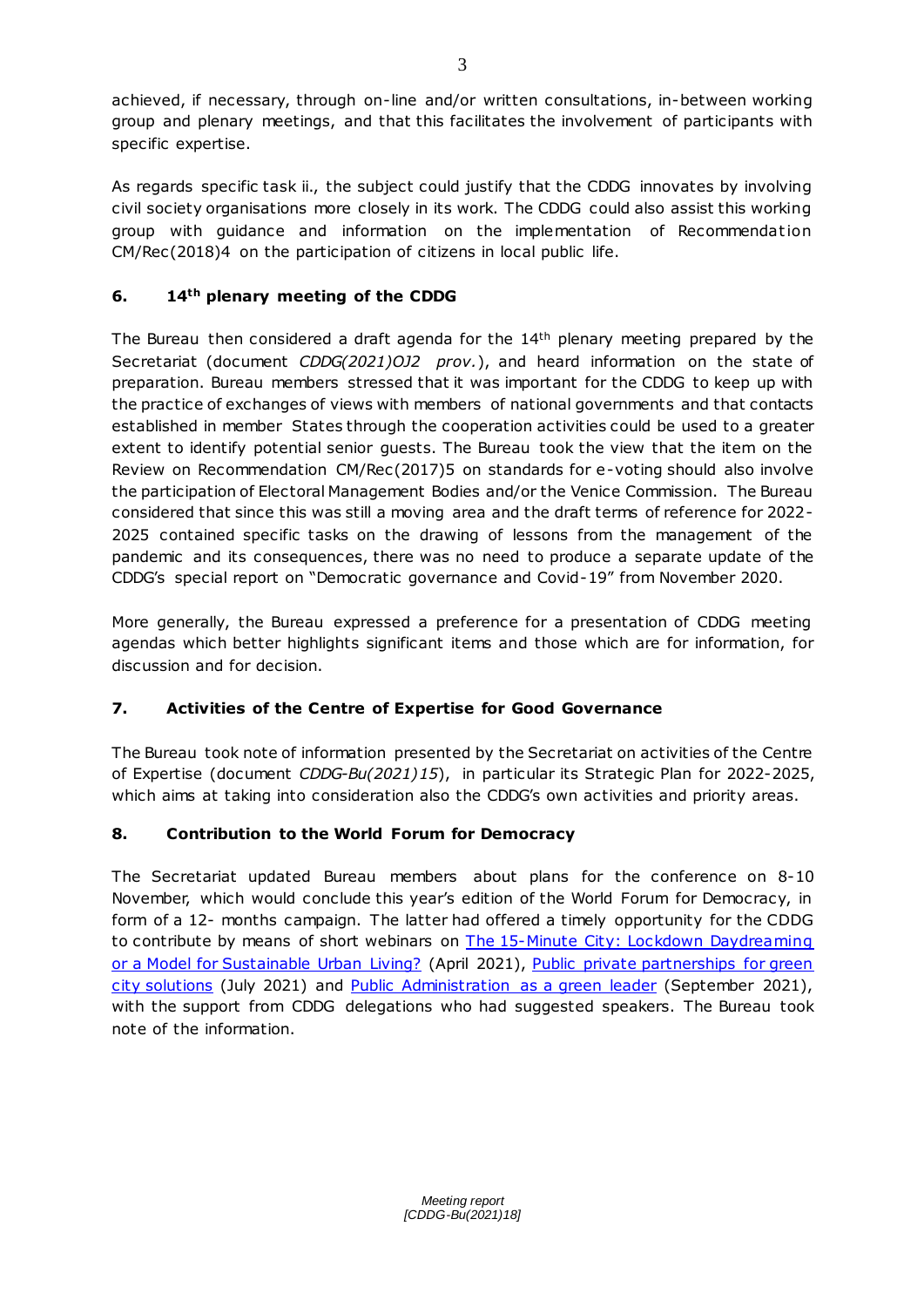## **9. Presidency of the Committee of Ministers**

The Secretariat informed the Bureau in particular about the [Conference on Cross-Border](https://www.coe.int/en/web/good-governance/-/budapest-conference-council-of-europe-instruments-and-tools-to-support-cross-border-cooperation)  [Cooperation](https://www.coe.int/en/web/good-governance/-/budapest-conference-council-of-europe-instruments-and-tools-to-support-cross-border-cooperation) held in Budapest on 9-10 September 2021, under the Hungarian Presidency of the Committee of Ministers, and co-organised by the Hungarian Ministry of Foreign Affairs, the Central European Service for Cross-border Initiatives, and the Centre of Expertise for Good Governance. It will be followed by two further events (co-)organised by the Centre of Expertise and the Hungarian Association of Local Authorities (ELoGE and Best Practice Awards). The Bureau took note of the information.

# **10. Activities of the Committee of Ministers and other Council of Europe bodies**

The new Head of the Division on elections and participatory democracy introduced himself and indicated his readiness to pursue the practice of this Division presenting its annual activity report to the CDDG. The Secretariat explained that this would allow to further increase interactions between the CDDG and activities in the field of elections and citizen participation, drawing inspiration from the relations between the CDDG and the Centre of Expertise. The Bureau took note of the information.

The Secretariat presented a document with an overview of activities and initiatives by other Council of Europe bodies in areas of interest to the CDDG (document *CDDG-Bu(2021)16*), including the annual report of the Secretary General on the state of democracy, human rights and the Rule of Law (May 2021), the adoption by the Committ ee of Ministers of a Strategic Framework for the Council of Europe for the next four years (May 2021), and various initiatives by the Congress (including the definition of prioritie s for 2021-2026), the Assembly and other bodies. Several Recommendations from the Assembly and Congress had prompted the Committee of Ministers to request comments from the CDDG.

The Bureau discussed alternatives to the adoption of comments by recourse to the written procedure due to the tight deadlines and the holding of no more than two meetings per year by the CDDG. The Bureau expressed the wish that drafts which cannot be considered by the CDDG at a forthcoming meeting should in future be reviewed by the Bureau before adoption by the written procedure.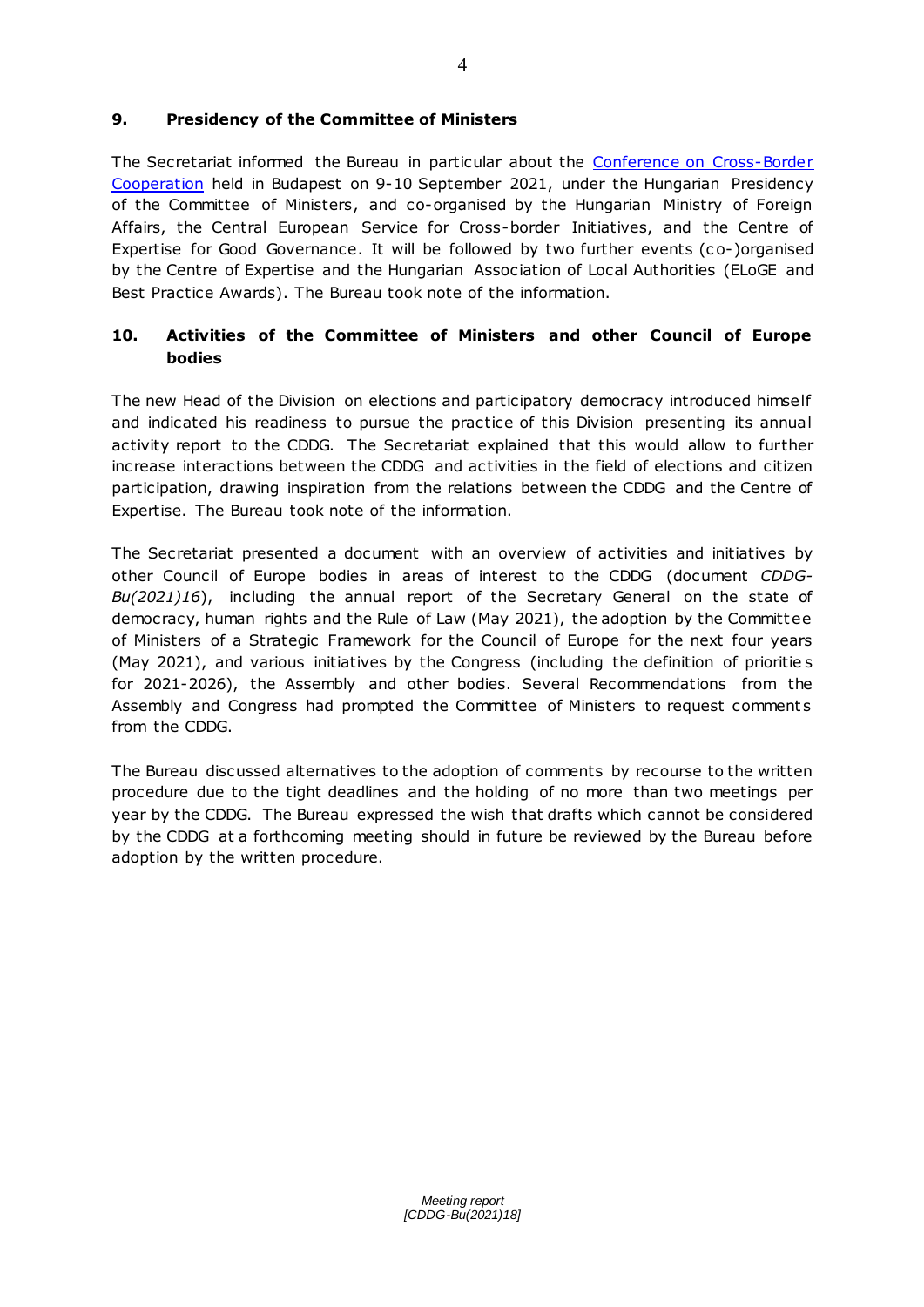The Bureau also discussed ways to give greater effect to the CDDG's responsibility for certain treaties, which should in particular translate into their regular examination in accordance with its terms of reference and related documents<sup>1</sup>. It instructed the Secretariat to make available at every plenary meeting an overview of the state of signatures and ratifications concerning the legal instruments concerned, possibly as part of a specific agenda item.

# **11. Elections of the Bureau of the CDDG for 2022**

The Bureau heard a presentation by the Secretariat. Since all positions on the Bureau are becoming vacant in 2022, elections should ideally be held at the end of the CDDG's  $14<sup>th</sup>$ meeting in November. The information document (*CDDG-Bu(2021)17*) also referred to the use of a combined voting system given that the meeting would be held in a hybrid format (using the ballot box for those in the room, and the Kudo platform's poll function for those attending on-line). The Bureau agreed to the holding of elections, with candidates being asked to come forward and to submit a resume well in advance of the meeting. The Bureau also instructed the Secretariat to examine ways for holding elections exclusively through the conference platform, e.g. with a set of computers in the meeting room.

## **12. Other business**

The Chair informed the Bureau that he had been invited to present the Council of Europe standards and activities in the field of democratic governance at a conference in Madrid organised by the Konrad Adenauer Foundation on 25-26 November. Mr Edwin Lefebre offered that himself and the other gender equality rapporteur provide an update on gender mainstreaming at the 14th meeting.

## **13. Next meeting**

The next Bureau meeting would be held in March 2022 in Paris, date to be confirmed in the context of the workplan for 2022.

 $\overline{a}$ <sup>1</sup> In accordance with main task x of the terms of reference 2020-2021, and main task xv of the draft terms of reference 2022-2025. The treaties concerned are the following:

<sup>-</sup> CETS 106 - European Outline Convention on Transfrontier Cooperation between Territorial Communities or Authorities

<sup>-</sup> CETS 122 - European Charter of Local Self-Government

<sup>-</sup> CETS 144 - Convention on the Participation of Foreigners in Public Life at Local Level

<sup>-</sup> CETS 159 - Additional Protocol to the European Outline Convention on Transfrontier Co-operation between Territorial Communities or Authorities

<sup>-</sup> CETS 169 - Protocol No. 2 to the European Outline Convention on Transfrontier Co-operation between Territorial Communities or Authorities concerning interterritorial co-operation

<sup>-</sup> CETS 206 - Protocol No. 3 to the European Outline Convention on Transfrontier Co-operation between Territorial Communities or Authorities concerning Euroregional Co-operation Groupings (ECGs)

<sup>-</sup> CETS 207- Additional Protocol to the European Charter of Local Self-Government on the right to participate in the affairs of a local authority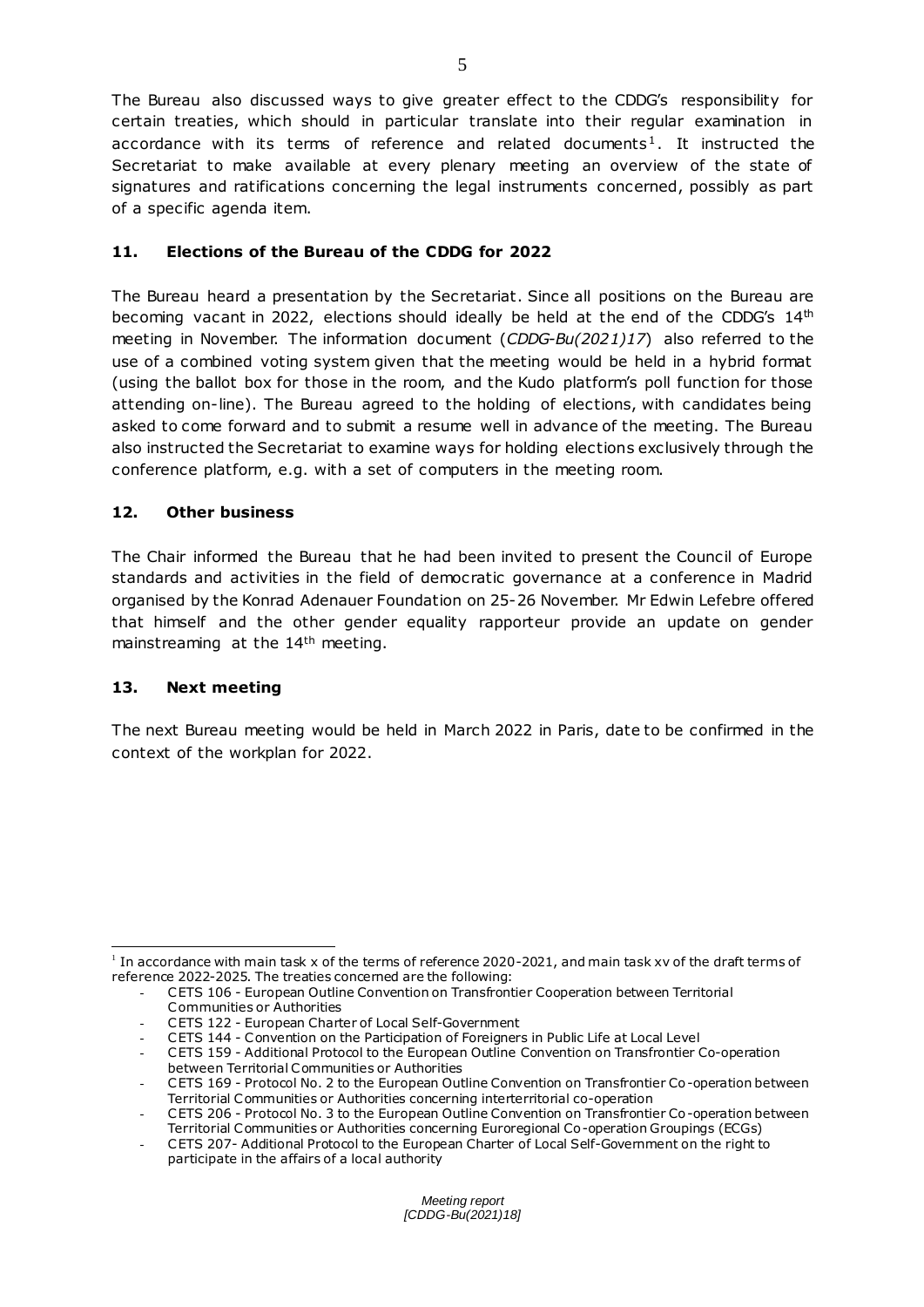#### **APPENDIX I**

#### **LIST OF PARTICIPANTS**

#### **CHAIR / PRESIDENT**

Mr Markku MÖLLÄRI, Ministerial adviser, Department for Local Affairs and Regional Administration, Ministry of Finance, HELSINKI

#### **OTHER MEMBERS / AUTRES MEMBRES**

Mr Peter ANDRE, Ministry of Interior, Senior Expert for Legal Affairs, Wien, Austria

Mr Francesco GIUSTINO, Presidenza del Consiglio dei Ministri, D.A.R.A. - Ufficio Attività Internazionali, ROMA

Ms Albana KOÇIU, Director of the Department of Public Administration

Mr Edwin LEFEBRE, Deputy Director, Ministry of the Flemish Community, Agency for Home Affairs, BRUSSELS

Mr Paul ROWSELL, Head of Governance Reform and Democracy Unit, Ministry of Housing, Communities and Local Government, LONDON

Ms Stefanía TRAUSTADÓTTIR, Senior Advisor, Local Government, Department of Local Government and Regional Policy, Ministry of Transport and Local Government, REYKJAVÍK

## **OTHER PARTICIPANT / AUTRES PARTICIPANT**

Ms Siobhan SMYTH, Senior Policy Adviser, Governance Reform and Democracy Unit, Ministry of Housing, Communities and Local Government, LONDON

#### **SECRETARIAT**

Mr Daniel POPESCU, Head of Democracy and Governance Department / Directorate of Human Dignity, Equality and Governance / Directorate General of Democracy

Ms Alina TATARENKO – Head of the Democratic Governance Division / Secretary of the CDDG / Directorate of Human Dignity, Equality and Governance / Directorate General of **Democracy** 

Mr Christophe SPECKBACHER, Administrator – Democratic Governance Division / Directorate of Human Dignity, Equality and Governance / Directorate General of **Democracy** 

Ms Judith ORLAND, Democratic Governance Division – Directorate of Human Dignity, Equality and Governance - Directorate General of Democracy

Ms Isabelle ETTER – Assistant – Democratic Governance Division - Directorate of Human Dignity, Equality and Governance - Directorate General of Democracy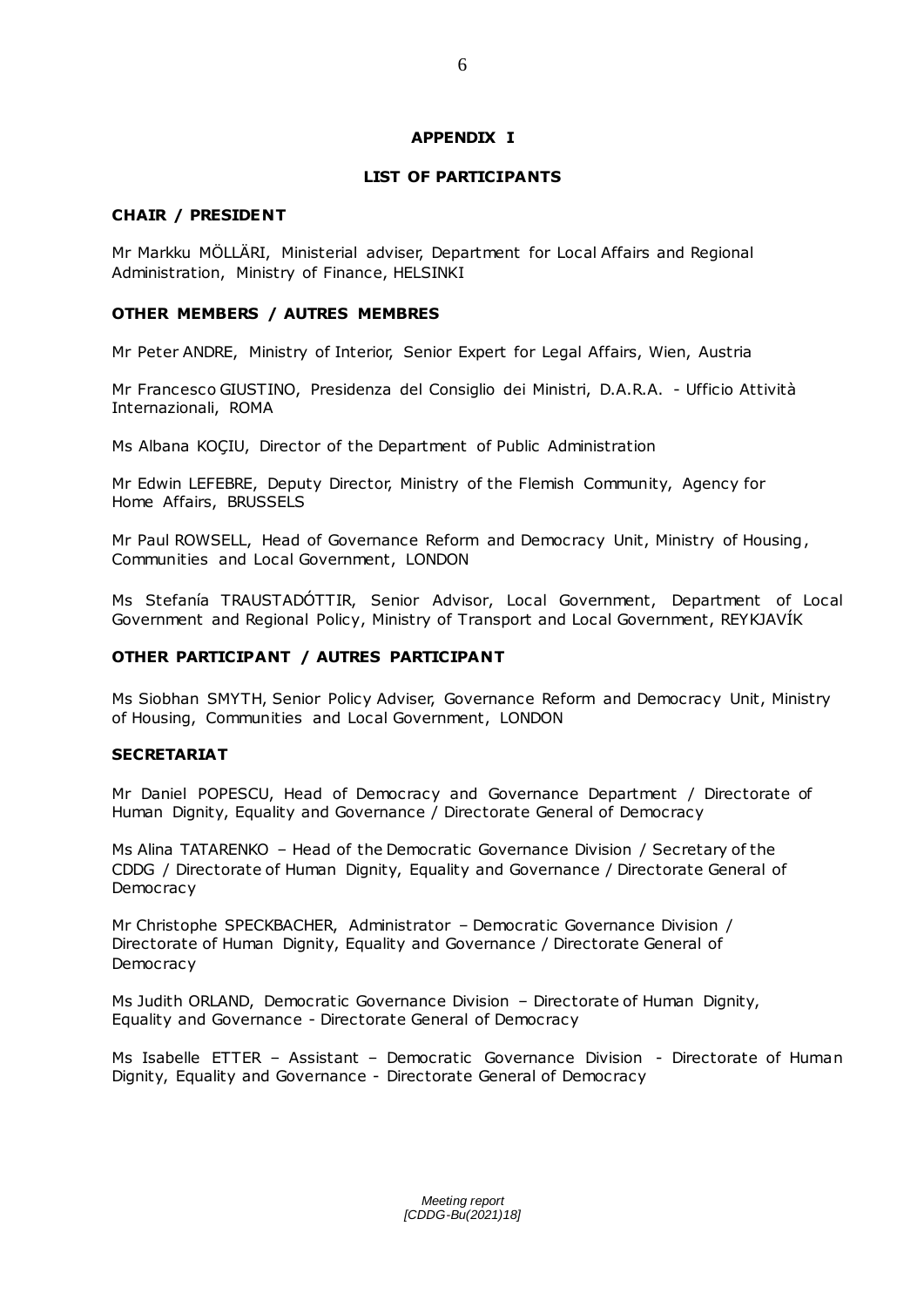#### **Other Secretariat participating in the meeting /Autre Secrétariat participant à la réunion**

Mr Markus ADELSBACH, Head of the Elections and Participatory Democracy Division / Directorate of Human Dignity, Equality and Governance / Directorate General of Democracy

## **Interpreters / Interprètes**

Ms Julia TANNER Mr Didier JUNGLING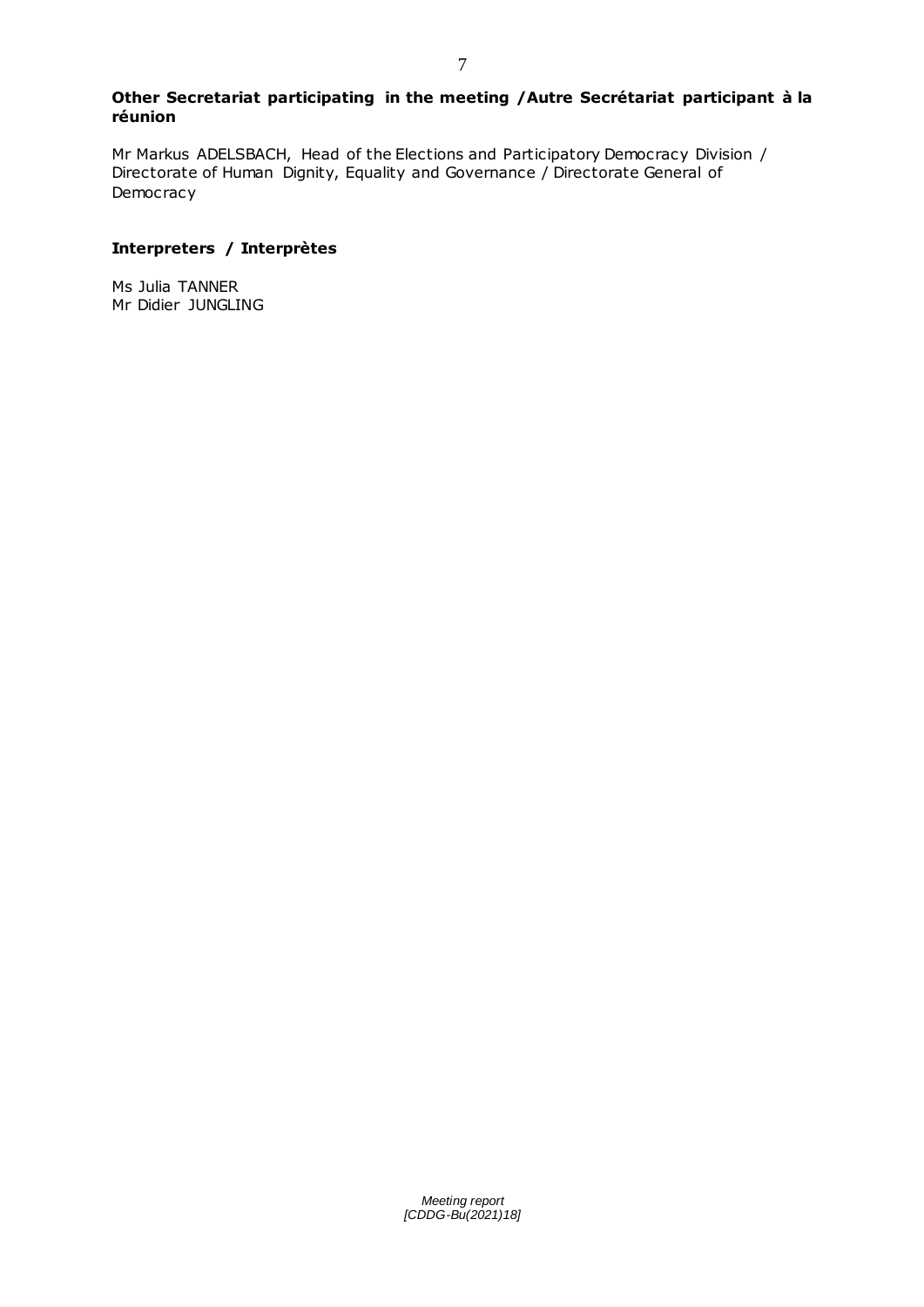#### **APPENDIX II**

#### **AGENDA**

## **1. Opening of the meeting and adoption of the agenda**

#### **2. Information on recent activities and developments**

Oral information by the Secretariat and members

#### **3. State of implementation of the CDDG activities according to its terms of reference 2020-2021**

- *Democracy and technology* 
	- Report of the 5th meeting of the Working Group on democracy and technology *candronal control in the set of GT-DT(2021)5]*
	- Consideration of draft guidelines on new technologies and the different stages of the electoral process (task ii) with a view to its adoption by the plenary *[CDDG-Bu(2021)11]*
- *Democratic accountability*
	- Reports of the  $4<sup>th</sup>$  and  $5<sup>th</sup>$  meetings of the Working Group on accountability *[GT-RE(2021)4] + [GT-RE(2021)7]*
	- Consideration of a draft Recommendation for the Committee of Ministers on democratic accountability of elected officials and bodies at local and regional level (task iii) and a study for future publication on the<br>CDDG website [CDDG-Bu(2021)12  $[CDDG-Bu(2021)12]$
- **4. CDDG terms of reference 2022-2025** *[CDDG-Bu(2021)13]*
- **5. Work Plan for 2021 and outlook for 2022**
- Information by the Secretariat *[CDDG-Bu(2021)14]*
- **6. 14th plenary meeting of the CDDG**
- Consideration of the preliminary draft agenda *[CDDG(2021)OJ2 prov.]*

#### **7. Activities of the Centre of Expertise for Good Governance**

- Strategic Plan 2022-2025 *[CDDG-Bu(2021)15]*

#### **8. Contribution to the World Forum for Democracy**

- 23 September 2021 [Public Administration as a green leader](https://www.coe.int/en/web/world-forum-democracy/webinar-public-administration-as-a-green-leader)
- 20 July 2021 [Public private partnerships for green city solutions](https://www.coe.int/en/web/good-governance/-/environment-and-the-private-sector)
- 29 April 2021 The 15-Minute City: Lockdown Daydreaming or a Model for [Sustainable Urban Living?](https://www.coe.int/en/web/good-governance/-/-the-15-minute-city-lockdown-daydreaming-or-a-model-for-sustainable-urban-living-a-democratic-governance-division-webinar)
- **9. Chairmanship of the Committee of Ministers** [Webpage](https://www.coe.int/en/web/presidency) on the Hungarian presidency

*Meeting report [CDDG-Bu(2021)18]*